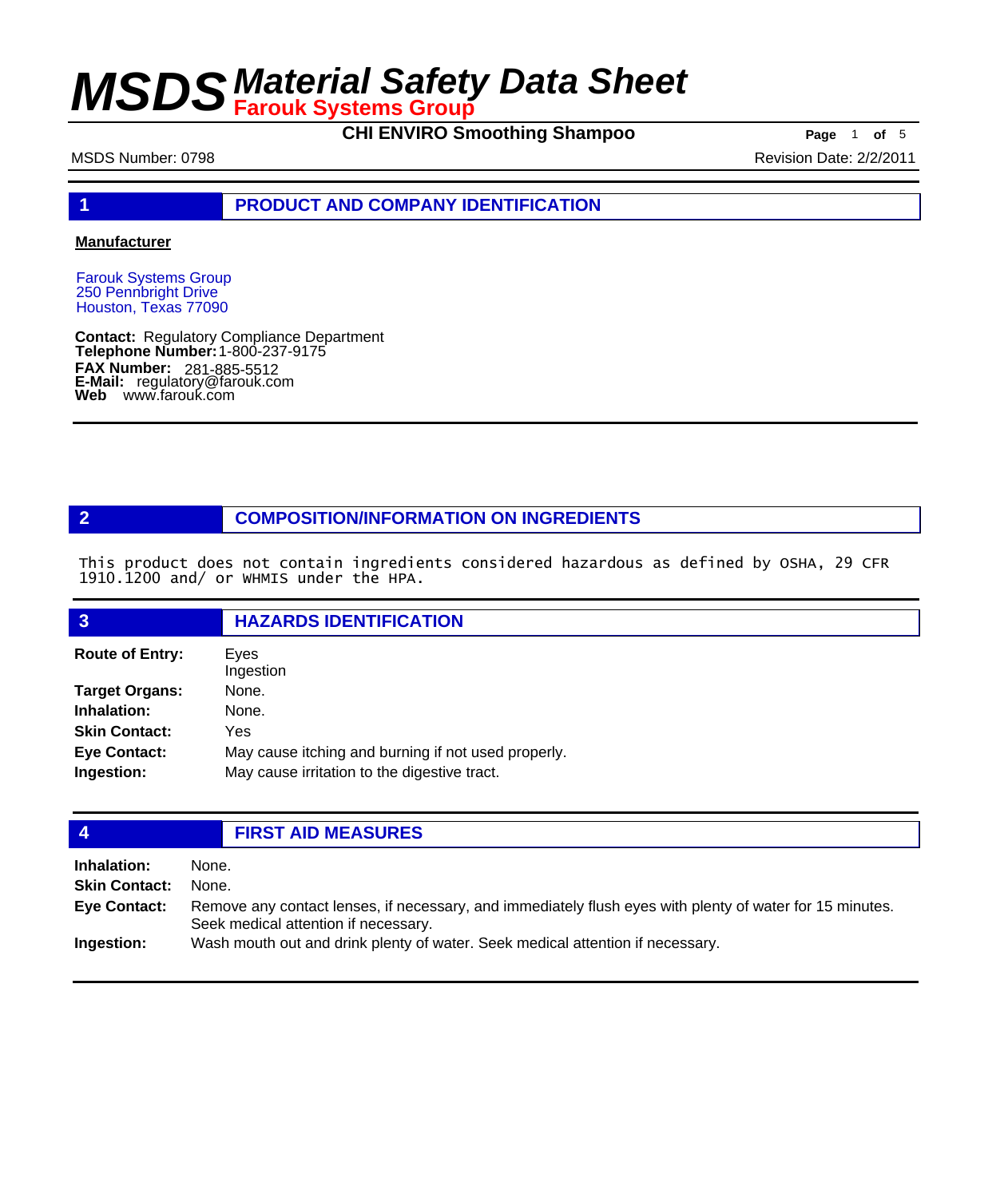**CHI ENVIRO Smoothing Shampoo** Page 2 of 5

MSDS Number: 0798 **Revision Date: 2/2/2011** 

#### **5 FIRE FIGHTING MEASURES**

FLASHPOINT AND METHOD: Not applicable. FLAMMABLE LIQUIDS: None. AUTO IGNITION TEMP: None FLAMMABLE CLASS: None. BURNING RATE OF SOLID:

Not available

GENERAL HAZARDS: Evacuate personnel downwind of fire to avoid inhalation of fumes and smoke. EXTINGUISHING METHODS: Chemical type foam, CO2(Carbon Dioxide), Dry Chemical, Water Fog

HAZARDOUS COMBUSTION PRODUCTS: None.

FIRE FIGHTING PROCEDURES: This product is not flammable.However, hazardous decomposition and combustion products may be formed in a fire situation. Cool exposed containers with water spray to prevent overheating.

FIRE FIGHTING EQUIPMENT: Respiratory and eye protection are required for fire fighting personnel. Full protective equipment (Bunker Gear) and self contained breathing apparatus (SCBA) should be used for all indoor fires and significant outdoor fires. For small outdoor fires, which may be easily extinguished with a portable fire extinguisher, use of a SCBA may not be needed.

### **6 ACCIDENTAL RELEASE MEASURES**

SMALL SPILL: When a spill occurs, use absorbent material on the substance. Dispose of the material according to all local, state and federal regulations. Always use an absorbent material when cleaning up a spill.

ENVIRONMENTAL PRECAUTIONS: Avoid run-off or release into sewers, stormdrains and waterways.

GENERAL PRECAUTIONS: Remove containers away from flammable materials.

#### *HANDLING AND STORAGE* Use appropriate personal protective equipment as specified in Section 8. Handle in a manner consistent with good household/personal techniques and practices. **Handling Precautions:** Keep containers/bottles securely sealed when not in use. Store in cool/dry conditions that do not exceed room temperature. Try to store product in temperatures between 40°F to 90° F. **Storage Requirements:**

### **8 EXPOSURE CONTROLS/PERSONAL PROTECTION**

| <b>Engineering Controls:</b>      | These recommendations provide general guideance for handling this product safely. Because<br>specific use conditions may vary, safety procedures should be developed for each specific<br>application of this product. When developing procedures, always consider potential waste,<br>disposal and personal safety issues. |
|-----------------------------------|-----------------------------------------------------------------------------------------------------------------------------------------------------------------------------------------------------------------------------------------------------------------------------------------------------------------------------|
| <b>Protective Equipment:</b>      | EYES AND FACE: For reasonable foreseeable uses of this product, eye and face protection<br>is not required.<br>SKIN: For reasonable foreseeable uses of this product, skin protection is not required.<br>RESPIRATORY: For reasonable foreseeable uses of this product, respiratory protection is not<br>required.          |
| <b>Exposure Guidelines/Other:</b> | EXPOSURE GUIDELINES: Overexposure is unlikely. Since all parameters cannot be foreseen, the use of engineering controls to reduce<br>exposure may be necessary.                                                                                                                                                             |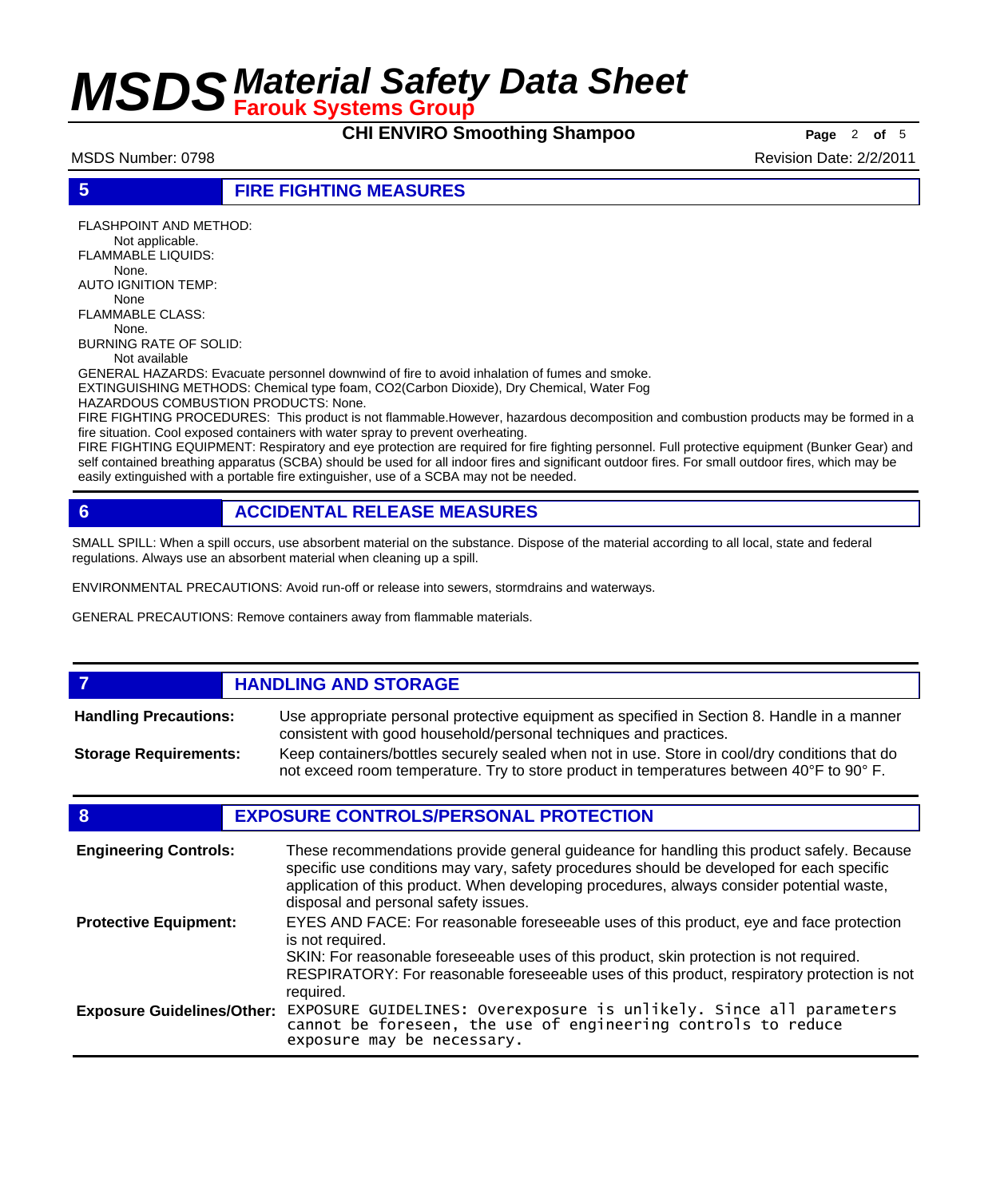**CHI ENVIRO Smoothing Shampoo Page** 3 of 5

MSDS Number: 0798 **Revision Date: 2/2/2011** 

#### **9 PHYSICAL AND CHEMICAL PROPERTIES**

**Appearance:** White creamy liquid **Physical State:** Liquid **Odor:** Pleasant Frangrance **pH:** 5-7 **Vapor Pressure:** N/A **Vapor Density:** N/A

### **Boiling Point:** N/A **Freezing/Melting Pt.:** N/A **Solubility:** Soluble in water. **Spec Grav./Density:** 0.98 - 1.02

### **10 STABILITY AND REACTIVITY Stability:** YES **Conditions to avoid:** Extreme temperatures. Materials to avoid (incompatability): Keep away from strong oxidizing material. **Hazardous Decomposition products:** None known. Hazardous Polymerization: Will Not Occur.

#### **11 TOXICOLOGICAL INFORMATION**

ACUTE:

DERMAL LD50: Not available. ORAL LD50: Not available. INHALATION LC50: Not available. EYE EFFECTS: This product may cause irritation to eyes if not used under normal conditions. TARGET ORGANS: NONE. SENSITIZATIONS: Not available. CARCINOGENICITY: IARC: Listed by IARC - No. NTP: Listed by NTP - No. OSHA: Listed by OSHA - No.

MUTAGENICITY: Not available. REPRODUCTIVE EFFECTS: None. TERATOGENIC EFFECTS: Not available.

### **12 ECOLOGICAL INFORMATION**

ENVIRONMENTAL DATA: Not available. ECOTOXICOLOGICAL INFO: Not available. DISTRIBUTION: Not available. CHEMICAL FATE INFO: Not available.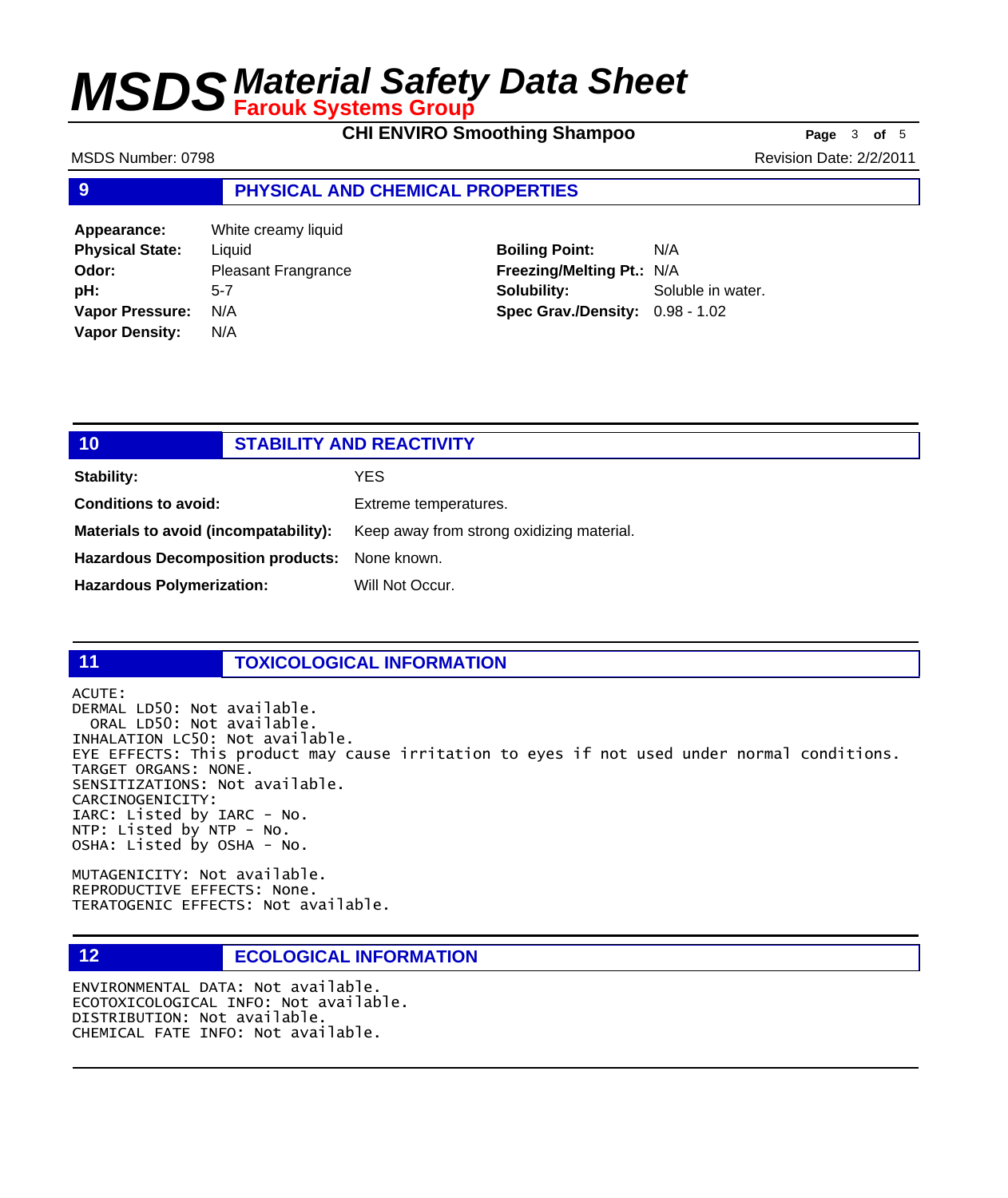**CHI ENVIRO Smoothing Shampoo Page** <sup>4</sup> **of** <sup>5</sup>

MSDS Number: 0798 **Revision Date: 2/2/2011** 

#### **13 DISPOSAL CONSIDERATIONS**

US EPA Waste Number and Descriptions:

DISPOSAL METHOD: Controlled release of diluted product into a biological wastewater treatment plant. COMPONENT WASTE NUMBER: No EPA Waste Numbers are applicable for this product's components. DISPOSAL INSTRUCTIONS: Dispose of waste material according to local, state and federal rules and regulations.

**14 TRANSPORT INFORMATION**

This product is not regulated as a hazardous material by the United States (DOT) or Canadian (TDG) transportation regulations.

DOT CLASSIFICATION: Shipping Name: CHI ENVIRO Smoothing Shampoo Class: None. Non-regulated, non-hazardous

IMDG CLASSIFICATION: Shipping Name: CHI ENVIRO Smoothing Shampoo Class: None. Non-regulated, non-hazardous

IATA CLASSIFICATION: Shipping Name: CHI ENVIRO Smoothing Shampoo Class: None. Non-regulated, non-hazardous

1-800-424-9300 1-703-527-3887 CHEMTREC

Outside the United States

### **15 REGULATORY INFORMATION**

UNITED STATES: SARA TITLE III (Superfund Amendments and Reauthorization Act) 311/312 HAZARD CATEGORIES Fire: No. Pressure Generating: No. Reactivity: No. Acute: No. 313 REPORTABLE INGREDIENTS: Not applicable. TITLE III NOTES: None. CERCLA(Comprehensive Response, Compensation, and Liability Act) CERCLA RQ: None. TSCA(Toxic Substance Release Act) TSCA REGULATORY: All ingredients are listed in the TSCA Inventory. CANADA: WHMIS(WORKER HAZARDOUS MATERIAL INFORMATION SYSTEM) This product is WHMIS controlled. CANADIAN INGREDIENT DISCLOSURE LIST: None CANADIAN ENVIRONMENTAL PROTECTION ACT: All intentional ingredients are listed on the DSL(Domestic Substance List). EUROPEAN COMMUNITY: EU REGULATORY: All intentional ingredients are listed on the European's EINECS Inventory. STATE REGULATIONS: Not available. LOCAL REGULATIONS: Not available.